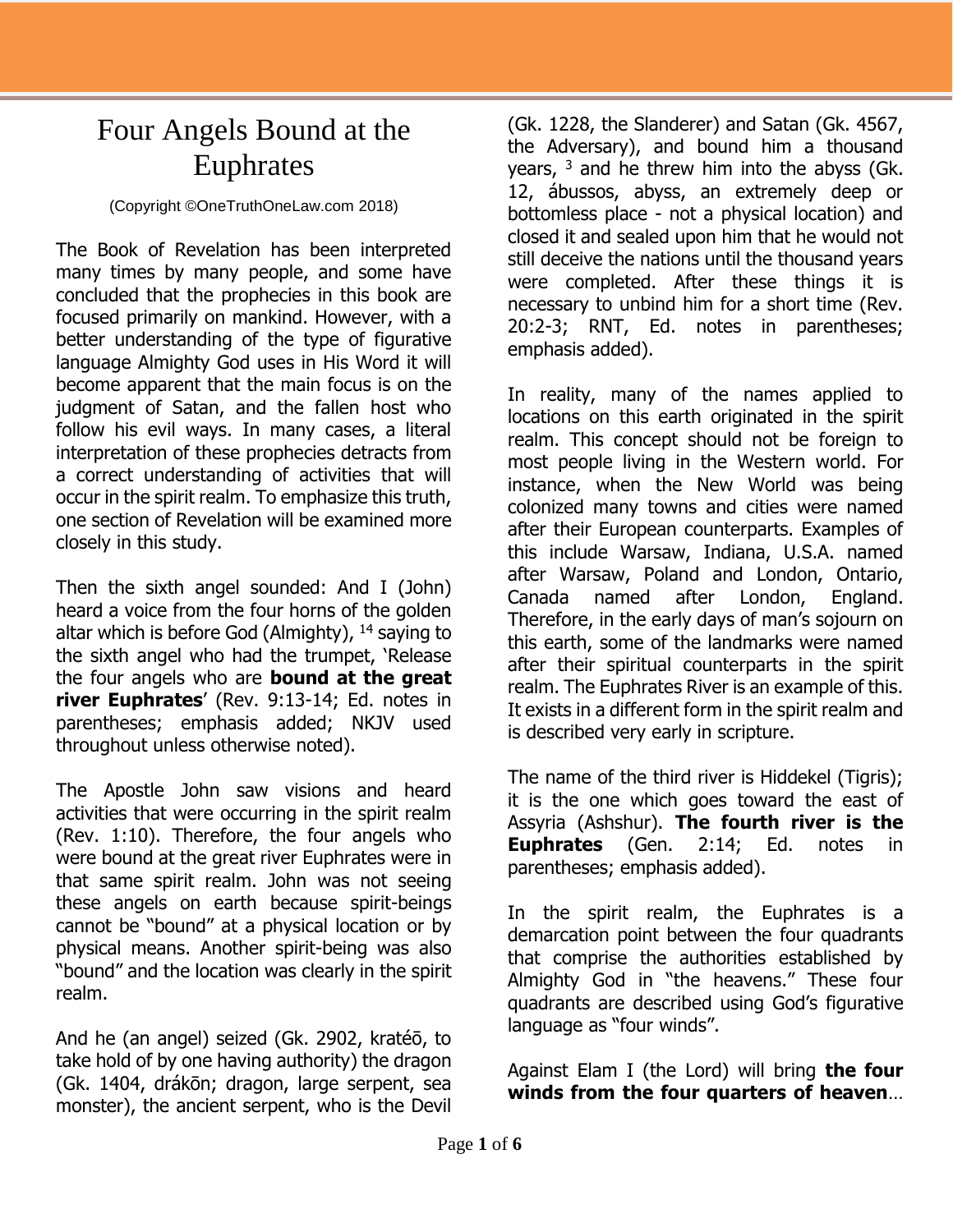(Jer. 49:36a; cf. Dan. 7:2; 8:8; 11:4; Mt. 24:31; emphasis added).

Once the demarcation established by the Euphrates is removed, rebellious members of the spirit host can cross over that boundary and create serious problems, if Almighty God allows them to (Job 38:10-11). This is one of the reasons it is against the Law of Almighty God to remove a neighbor's boundary marker (Dt. 19:14; 27:17). In The Book of Revelation, God does allow one demarcation to be interrupted and a battle in the spirit realm ensues.

Then the sixth angel poured out his bowl on the great river Euphrates, and its water was dried up, so that the way of the kings from the east might be prepared.  $^{13}$ And I (John) saw (in the spirit) three unclean spirits like frogs coming out of the mouth of the dragon (symbol of Satan), out of the mouth of the beast (symbol of Satan's governing authorities, inclusive of its armies), and out of the mouth of the false prophet (symbol of Satan's false religious systems). <sup>14</sup>For they are spirits of demons, performing signs, which go out to the kings of the whole world, to gather them to the battle of that great day of God Almighty (Rev. 16:12-14; Ed. notes in parentheses).

It is illogical to apply this scenario to the physical realm because human armies have not been withheld from conquests due to rivers being in their way. The Roman Empire could not have been built if this was the case, and certainly no modern-day army would be prevented from invading an enemy territory because it couldn't cross a river. Instead, this describes a future battle that will take place between the armies of Satan and the armies of Jesus Christ. Satan's armies are synonymous with spiritual Babylon, which is a common metaphor throughout The Book of Revelation (Rev. 14:8).

Now the great city was divided into three parts, and the cities of the nations fell. And **great Babylon was remembered** before God, **to give her the cup of the wine of the fierceness of His** (God's) **wrath** (Rev. 16:19; Ed. note in parenthesis; emphasis added).

It has been speculated that the battle described in this last scripture involves human armies against the armies that God unleashes upon sinful mankind. Supposedly, because the Apostle John did not know how to describe the modern military equipment he was seeing in the spirit (cf. Re. 1:10), he described it using terminology he was familiar with. This is incorrect. What he saw in the spirit, and then described, were the armies of Satan which do not resemble anything in the human realm.

Now the number of the army of the horsemen was two hundred million, and I heard the number of them.  $17$ And thus I saw the horses in the vision: those who sat on them had breastplates of fiery red, hyacinth blue, and sulfur yellow; and the heads of the horses were like the heads of lions; and out of their mouths came fire, smoke, and brimstone (Rev. 9:16-17).

Satan and his forces are the primary reason behind the evil that has occurred throughout man's history. Therefore, the judgments that are pictured throughout the Book of Revelation are against those forces (Eph. 6:12). In the following scripture, human beings that have died as a direct result of Satan's actions, are pictured asking God how much longer will it be before their deaths are avenged? It is very important to note that no human being who is alive when Christ returns can be considered responsible for the death of martyrs who were killed hundreds or thousands of years earlier. Therefore, this scripture can only be applied to Satan and the fallen host's judgment.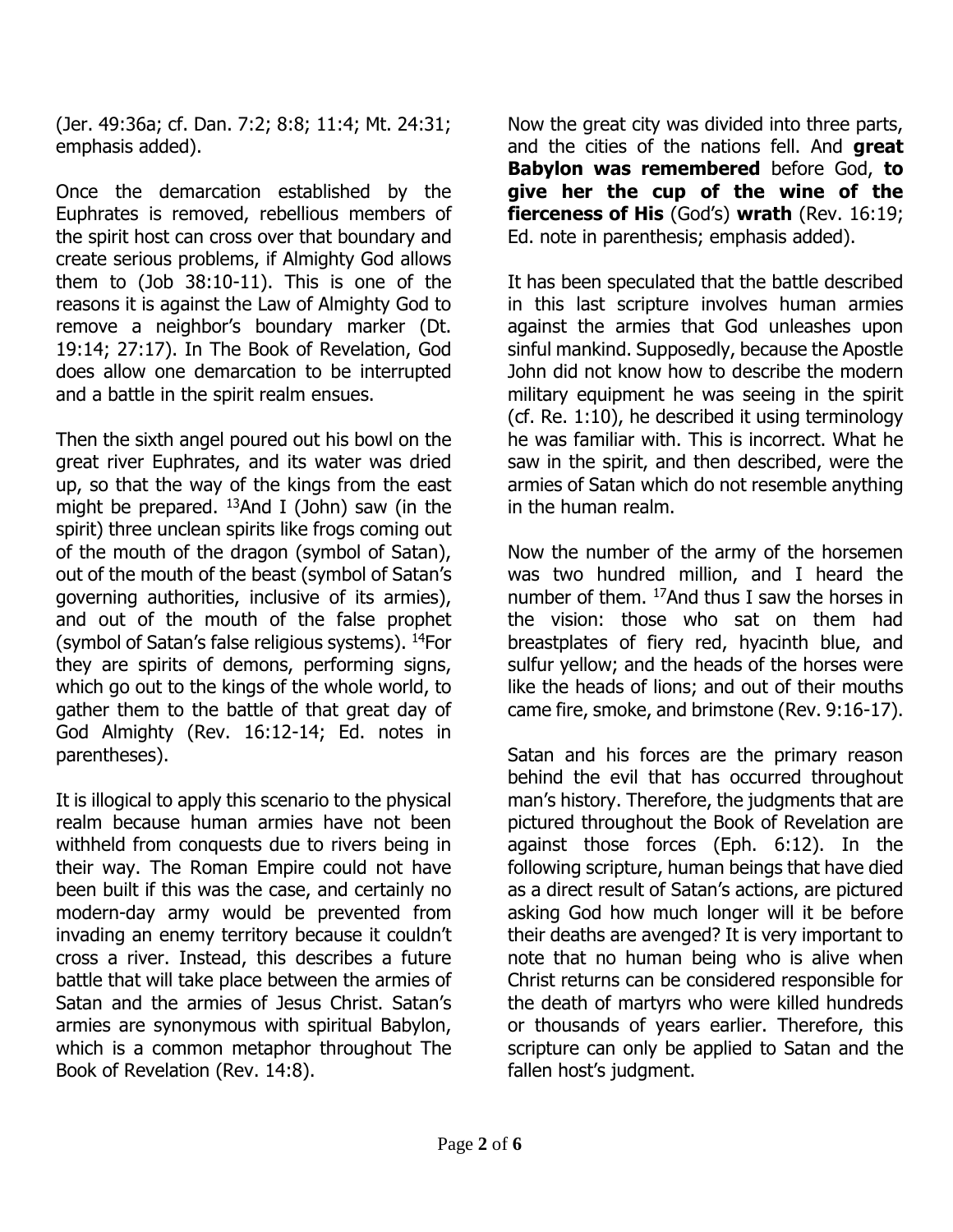And they (those slain for obedience to God's word) cried with a loud voice (collectively), saying, 'How long, O Lord, holy and true, until you judge and avenge our blood on those **who dwell on the earth**?' (Rev. 6:10; Ed. notes in parentheses)

As the phrase "those who dwell on the earth" can refer to Satan and the fallen host, the use of the word "earth" needs to be examined in its proper context to understand whether it should be applied to the realm of the fallen host, or to physical human beings. Those who dwell on the earth are also described as "kings of the earth, princes, the great men, the rich men, the commanders, and the mighty men." This terminology is throughout scripture and it often refers to the leadership of the fallen host. As the majority of mankind does not know who Almighty God is or the true identity of His son, Jesus Christ, the next section of scripture can only apply to Satan and the demons who do know these things (Jas. 2:19).

Why do the nations (Gentiles; symbolic of the unclean, and therefore representative of nations within the fallen host) rage, and the \*people (see note on "citizens" below) plot a vain thing? <sup>2</sup> **The kings of the earth** set themselves, and the rulers take counsel together, against the Lord (God Almighty) and against His Anointed (Messiah), saying,  $3$  'Let us break their bonds in pieces and cast away their cords from us' (Ps. 2:1-3; Ed. notes in parentheses; emphasis added).

Mankind today, as a whole, is not concerned about whether Almighty God or Jesus Christ is going to rule over them, but the fallen host are, as the next scripture confirms.

But the \*citizens (those who know who Christ is and reject him; primarily the fallen host) hated him (a nobleman typifying Christ), and sent a delegation after him, saying, 'We will not have this man (Christ) to reign over us' (Lk. 19:14; Ed. notes in parentheses).

As Christ gave this parable and meant the word "citizens" to be inclusive of the fallen host, this same principle applies to the language found in the Book of Revelation. Even the word "man" is sometimes applied to spirit beings, including those within the fallen host as the next scripture confirms.

Those who see you (Satan in a future judgment) will gaze at you, and consider you, saying: '**Is this the man** who made the earth tremble, who shook kingdoms,  $17$ who made the world as a wilderness and destroyed its cities, who would not release his prisoners (Isa. 14:16-17; Ed. note in parenthesis; emphasis added).

Christ and two angels that accompanied him were described as "men" when they visited Abraham.

So, he (Abraham) lifted his eyes and looked, and behold, (what appeared to be) three men were standing by him; and when he saw them, he ran from the tent door to meet them, and bowed himself to the ground (Gen. 18:2; Ed. notes in parentheses).

Daniel described the spirit-being in one of his visions as "a certain man".

I (Daniel) lifted my eyes and looked, and behold, **a certain man** clothed in linen, whose waist was girded with gold of Uphaz! <sup>6</sup>His body was like beryl, his face like the appearance of lightning, his eyes like torches of fire (description of Christ; cf. Rev. 2:18; 19:12), his arms and feet like burnished bronze in color… (Dan. 10:5- 6a; Ed. notes in parentheses; emphasis added).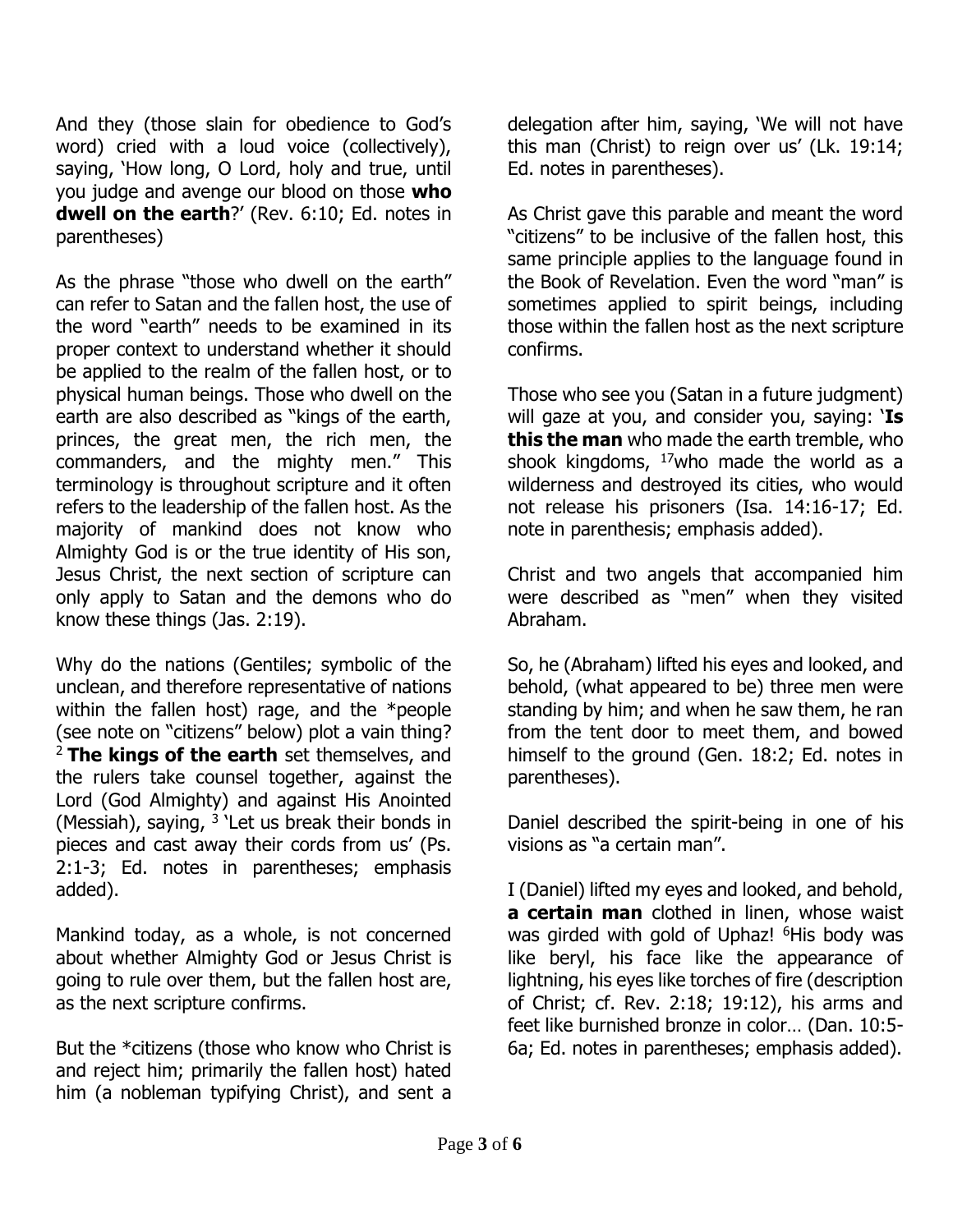Jesus Christ who, first and foremost is a spiritbeing, is described as the Son of Man showing the close relationship between the spiritual and physical families. Also, an angel in the Book of Revelation described himself as being equal to the Apostle John when he stated the following.

Now I, John, saw and heard these things (future activities in the spirit realm). And when I heard and saw, I fell down to worship before the feet of the angel who showed me these things. <sup>9</sup>Then he said to me, 'See that you do not do that. For **I am your fellow servant, and of your brethren the prophets, and of those who keep the words of this book.** (Instead) worship God (Almighty) (Rev. 22:8-9; Ed. notes in parentheses; emphasis added).

Therefore, depending on the context, prophecies can use words like "citizens", "men", "mankind", "kings", "rulers", etc. to describe spirit-beings in the realm of the fallen host. The next scripture confirms that God uses the word "rulers" to describe evil spirit-beings.

For we (human beings) do not wrestle against flesh and blood, but against principalities, against powers, **against the rulers of the darkness of this age**, against spiritual hosts of wickedness in the heavenly places (Eph. 6:12; Ed. note in parenthesis; emphasis added).

Satan himself is described as a "prince" in Ephesians 2:2, and Christ states plainly that Satan is a "ruler'.

Now is the judgment of this world; now **the ruler of this world** (Satan) will be cast out (Jn. 12:31; Ed. note in parenthesis; emphasis added).

The word "fire" is used symbolically in the Book of Revelation to denote the Law/Word of Almighty God. Therefore, individuals can be judged and found guilty of the death penalty if this "fire" comes upon them. In other words, the realization that they are now going to die as a result of their sins.

And he said: 'The Lord came from Sinai, and dawned on them from Seir; He shone forth from Mount Paran, and came with ten thousands of saints; **from His right hand came a fiery law** for them (Dt. 33:2; emphasis added).

I (Paul) was alive once without (knowing) the law, but **when the commandment came, sin revived and I died** (Rom. 7:9; Ed. notes in parentheses).

Paul did not die at the very instant that he made the above statement, but he knew that without repentance and forgiveness for his sins he most certainly would die and have no hope of everlasting life. With this in mind, the spiritual army of two hundred million that had fire coming out of their mouths is describing the death of those who are unrepentant, but it is an assumption to limit the term "mankind" to physical human beings.

By these three plagues a third of mankind was killed – **by the fire and smoke and the brimstone which came out of their mouths** (Rev. 9:18; emphasis added).

Fire is associated with refining sinful individuals in the hope of rehabilitating them.

I (Christ) counsel you to **buy from me gold refined in the fire**, that you may be rich (spiritually speaking); and white garments (symbolic of righteous conduct), that you may be clothed, that the shame of your nakedness (sinful behavior) may not be revealed; and anoint your eyes with eye salve (clean out the sin), that you may see (clearly what you have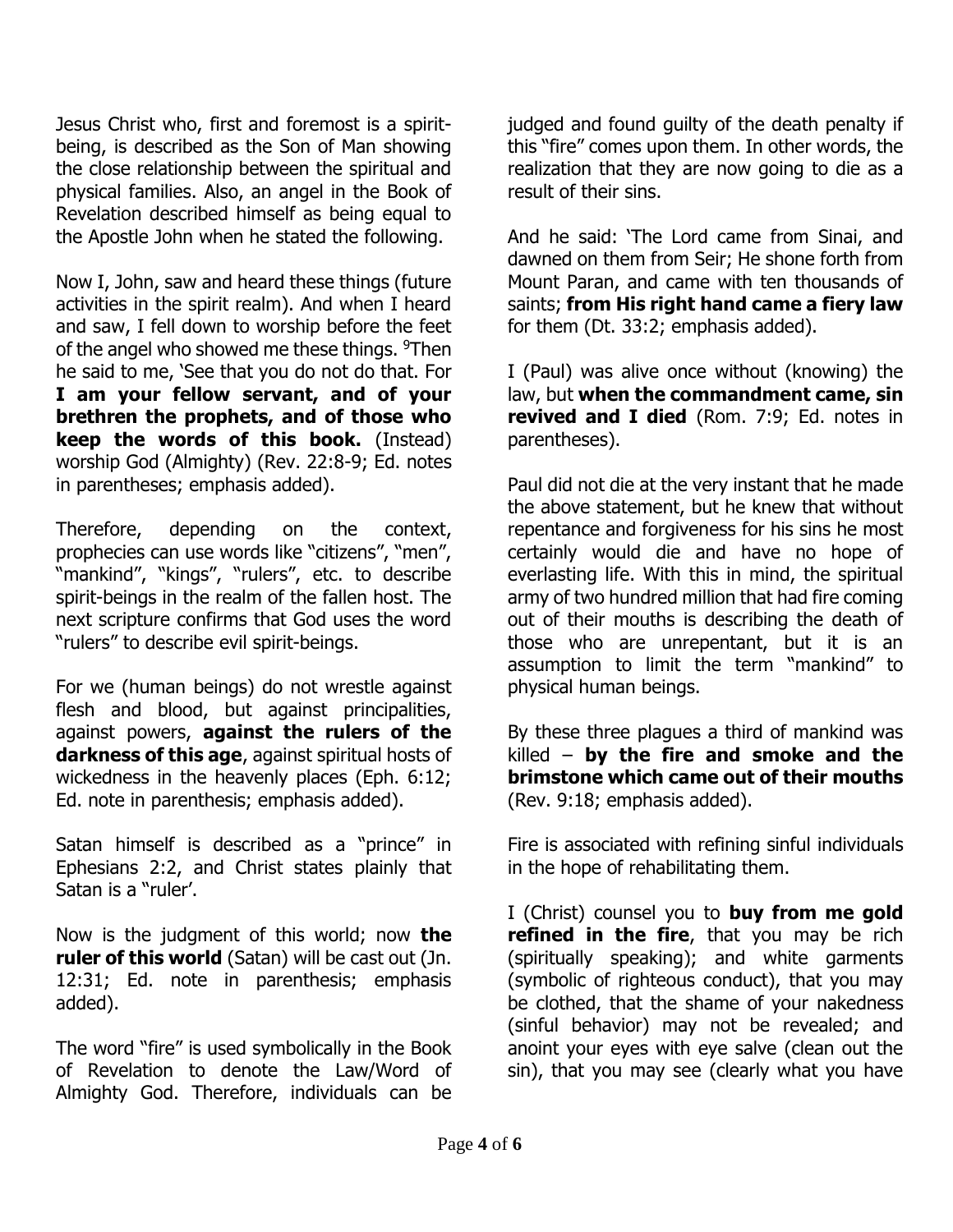been doing contrary to God's word) (Rev. 3:18; Ed. notes in parentheses; emphasis added).

The main purpose for God's judgment is to rehabilitate those who are spiritually sick and, if it takes a period of time, God is more than willing to wait and work with those who need this treatment. More often than not, this process is very painful because the carnal mind resists correction.

Because the carnal mind (which the fallen host have) is enmity against (hostile toward) God; for it (the carnal mind) is not subject to the law of God, nor indeed can be (Rom. 8:7; Ed. notes in parentheses).

Christ stated plainly that Satan has this mindset.

But he (Christ) turned and said to Peter, 'Get behind me, Satan! You (Satan) are an offense to me, for (because) **you are not mindful of the things of God, but the things of men** (i.e. carnally minded)' (Mt. 16:23; Ed. notes in parentheses; emphasis added).

If Satan is carnally-minded, which he is, then it should be no surprise that the entirety of the fallen host is the same. This means there is not much difference between mankind and the fallen host except in their composition. Therefore, the plagues that John saw in the spirit-realm are aimed at rehabilitating the fallen host. If it was God's intention to rehabilitate mankind, He could have accomplished that quite easily by now. However, by correctly understanding God's plan of salvation, as outlined in His Holy Day sequence, it is clear He had no intention of rehabilitating all of mankind in any one generation. Nor is it Almighty God's plan to rehabilitate just the one generation of mankind living at the time of Christ's return. Instead, the Book of Revelation is the starting point for the rehabilitation of Satan and the demons.

Therefore, this last scripture applies to the fallen host and the term "mankind" is used because it is dealing with their judgment, in the same way that Satan is described as a "man" at the point of his future judgment (Isa. 14:16).

But the rest of mankind, who were not killed by these plagues, did not repent of the works of their hands, that they should not worship demons (reference to religious practices within the realm of the fallen host and obeying demons in positions of leadership over the others), and the idols of gold, silver, brass, stone, and wood, which can neither see nor hear nor walk;  $21$  and they did not repent of their murders (Jn. 8:44) or their sorceries or their sexual immorality (Jude 6-7) or their thefts (Jn. 10:10) (Rev. 9:20- 21; **see study: Copies of Things in the Heavens**; Ed. notes in parentheses).

As mentioned previously, most of the events associated with Christ's return are focused on the judgment of Satan and the fallen host. This is confirmed by examining the next scripture that describes those responsible for Christ's death, and it was not the physical human beings who carried out the sentence of the Roman authorities (Jn. 19:34).

Behold, he (Christ) is coming with clouds, and every eye (in the spirit realm) will see him, and **they also who pierced him** (Satan and the demons). And all the tribes of the earth (spirit realm) will mourn because of him. Even so, Amen (Rev. 1:7; Ed. notes in parentheses).

Those who literally pierced Christ will still be in the grave when Christ returns, and they will remain there until the second resurrection. Therefore, the only ones who will be alive and aware they were responsible for Christ's death will be Satan and his demons, and they are trembling at the thought of their future